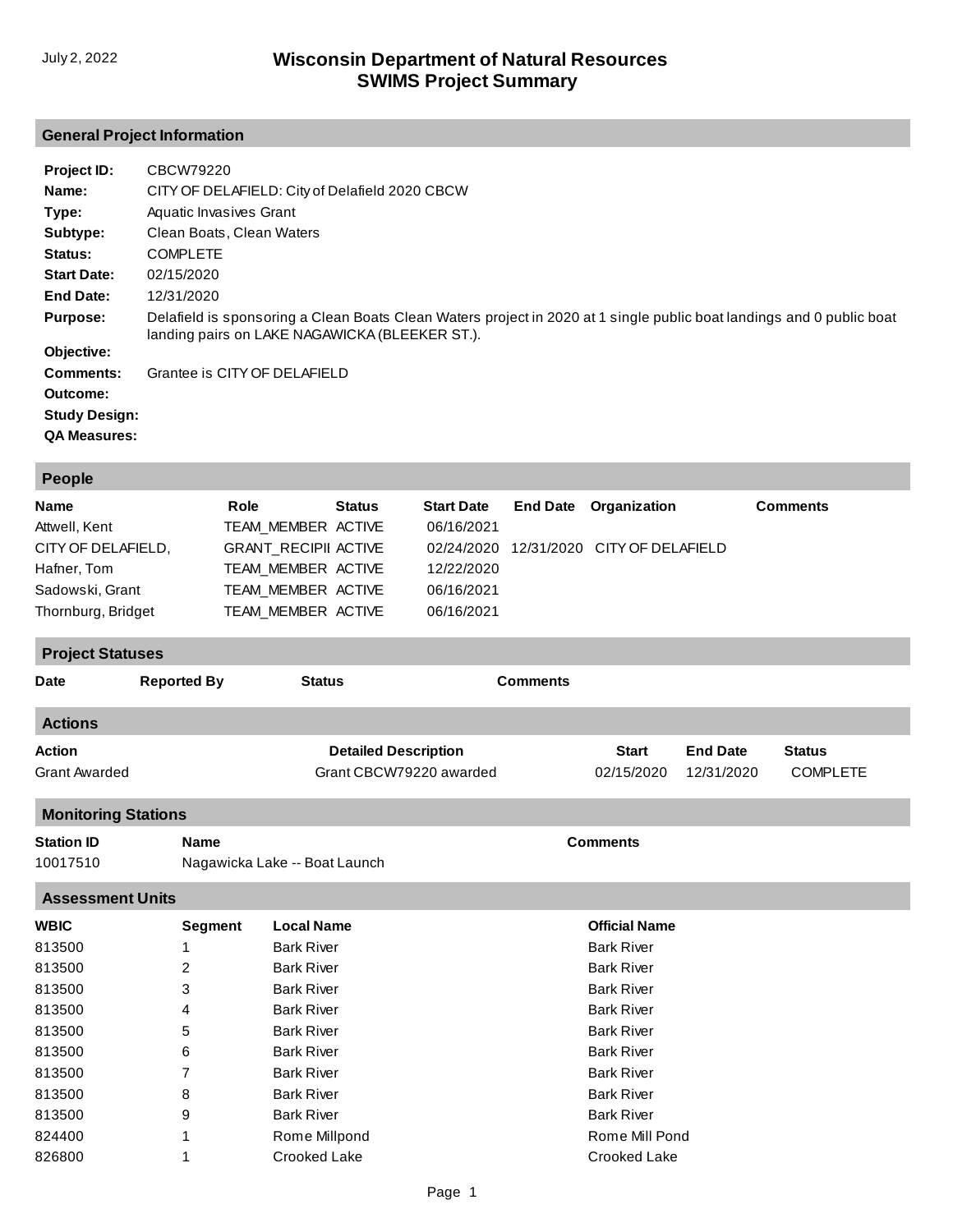## **SWIMS Project Summary** July 2, 2022 **Wisconsin Department of Natural Resources**

| <b>WBIC</b>              | <b>Segment</b>     | <b>Local Name</b>                               |                   | <b>Official Name</b>          |                 |
|--------------------------|--------------------|-------------------------------------------------|-------------------|-------------------------------|-----------------|
| 827000                   | 1                  | Lower Nemahbin Lake                             |                   | Lower Nemahbin Lake           |                 |
| 827100                   | 1                  | <b>Upper Nemahbin Lake</b>                      |                   | Upper Nemahbin Lake           |                 |
| 827700                   | 1                  | Applebecker Millpond                            |                   | Applebecker Millpond          |                 |
| 828000                   | 1                  | Nagawicka Lake                                  |                   | Nagawicka Lake                |                 |
| 828200                   | 1                  | Merton Millpond                                 |                   | Merton Millpond               |                 |
| 828500                   | 1                  | <b>Meadow Brook</b>                             |                   | <b>Meadow Brook</b>           |                 |
| 828600                   | 1                  | <b>Bark Lake</b>                                |                   | <b>Bark Lake</b>              |                 |
| 5576219                  | 1                  | Local Water                                     |                   | Unnamed                       |                 |
|                          |                    |                                                 |                   |                               |                 |
| <b>Lab Account Codes</b> |                    |                                                 |                   |                               |                 |
| <b>Account Code</b>      | <b>Description</b> |                                                 |                   | <b>Start Date</b>             | <b>End Date</b> |
| <b>Forms</b>             |                    |                                                 |                   |                               |                 |
| <b>Form Code</b>         | <b>Form Name</b>   |                                                 |                   |                               |                 |
| WATERCRAFT_2018          |                    | Watercraft Inspection Report (Revised 2/2018)   |                   |                               |                 |
| <b>Methods</b>           |                    |                                                 |                   |                               |                 |
| <b>Method Code</b>       |                    | <b>Description</b>                              |                   |                               |                 |
| <b>CBCW-2007</b>         |                    | Clean Boats, Clean Waters Boat Inspections 2007 |                   |                               |                 |
| <b>Fieldwork Events</b>  |                    |                                                 |                   |                               |                 |
| <b>Start Date</b>        | Status             | <b>Field ID</b>                                 | <b>Station ID</b> | <b>Station Name</b>           |                 |
| 06/19/2020               | <b>COMPLETE</b>    |                                                 | 10017510          | Nagawicka Lake -- Boat Launch |                 |
| 06/19/2020 05:30         | <b>COMPLETE</b>    |                                                 | 10017510          | Nagawicka Lake -- Boat Launch |                 |
| 06/21/2020 05:00         | <b>COMPLETE</b>    |                                                 | 10017510          | Nagawicka Lake -- Boat Launch |                 |
| 06/21/2020 10:00         | <b>COMPLETE</b>    |                                                 | 10017510          | Nagawicka Lake -- Boat Launch |                 |
| 06/26/2020 05:00         | <b>COMPLETE</b>    |                                                 | 10017510          | Nagawicka Lake -- Boat Launch |                 |
| 06/27/2020 05:00         | <b>COMPLETE</b>    |                                                 | 10017510          | Nagawicka Lake -- Boat Launch |                 |
| 06/28/2020 05:30         | <b>COMPLETE</b>    |                                                 | 10017510          | Nagawicka Lake -- Boat Launch |                 |
| 06/28/2020 09:30         | <b>COMPLETE</b>    |                                                 | 10017510          | Nagawicka Lake -- Boat Launch |                 |
| 07/02/2020 05:00         | <b>COMPLETE</b>    |                                                 | 10017510          | Nagawicka Lake -- Boat Launch |                 |
| 07/03/2020 05:00         | <b>COMPLETE</b>    |                                                 | 10017510          | Nagawicka Lake -- Boat Launch |                 |
| 07/04/2020 06:00         | <b>COMPLETE</b>    |                                                 | 10017510          | Nagawicka Lake -- Boat Launch |                 |
| 07/05/2020 05:00         | <b>COMPLETE</b>    |                                                 | 10017510          | Nagawicka Lake -- Boat Launch |                 |
| 07/10/2020 05:00         | <b>COMPLETE</b>    |                                                 | 10017510          | Nagawicka Lake -- Boat Launch |                 |
| 07/11/2020 06:00         | <b>COMPLETE</b>    |                                                 | 10017510          | Nagawicka Lake -- Boat Launch |                 |
| 07/11/2020 10:00         | <b>COMPLETE</b>    |                                                 | 10017510          | Nagawicka Lake -- Boat Launch |                 |
| 07/12/2020 06:00         | <b>COMPLETE</b>    |                                                 | 10017510          | Nagawicka Lake -- Boat Launch |                 |
| 07/12/2020 10:00         | <b>COMPLETE</b>    |                                                 | 10017510          | Nagawicka Lake -- Boat Launch |                 |
| 07/17/2020 05:00         | COMPLETE           |                                                 | 10017510          | Nagawicka Lake -- Boat Launch |                 |
|                          | <b>COMPLETE</b>    |                                                 |                   | Nagawicka Lake -- Boat Launch |                 |
| 07/18/2020 09:30         |                    |                                                 | 10017510          |                               |                 |
| 07/19/2020 05:00         | COMPLETE           |                                                 | 10017510          | Nagawicka Lake -- Boat Launch |                 |
| 07/19/2020 10:00         | <b>COMPLETE</b>    |                                                 | 10017510          | Nagawicka Lake -- Boat Launch |                 |
| 07/20/2020 10:00         | <b>COMPLETE</b>    |                                                 | 10017510          | Nagawicka Lake -- Boat Launch |                 |
| 07/24/2020 05:00         | <b>COMPLETE</b>    |                                                 | 10017510          | Nagawicka Lake -- Boat Launch |                 |
| 07/25/2020 06:00         | <b>COMPLETE</b>    |                                                 | 10017510          | Nagawicka Lake -- Boat Launch |                 |
| 07/25/2020 10:00         | <b>COMPLETE</b>    |                                                 | 10017510          | Nagawicka Lake -- Boat Launch |                 |